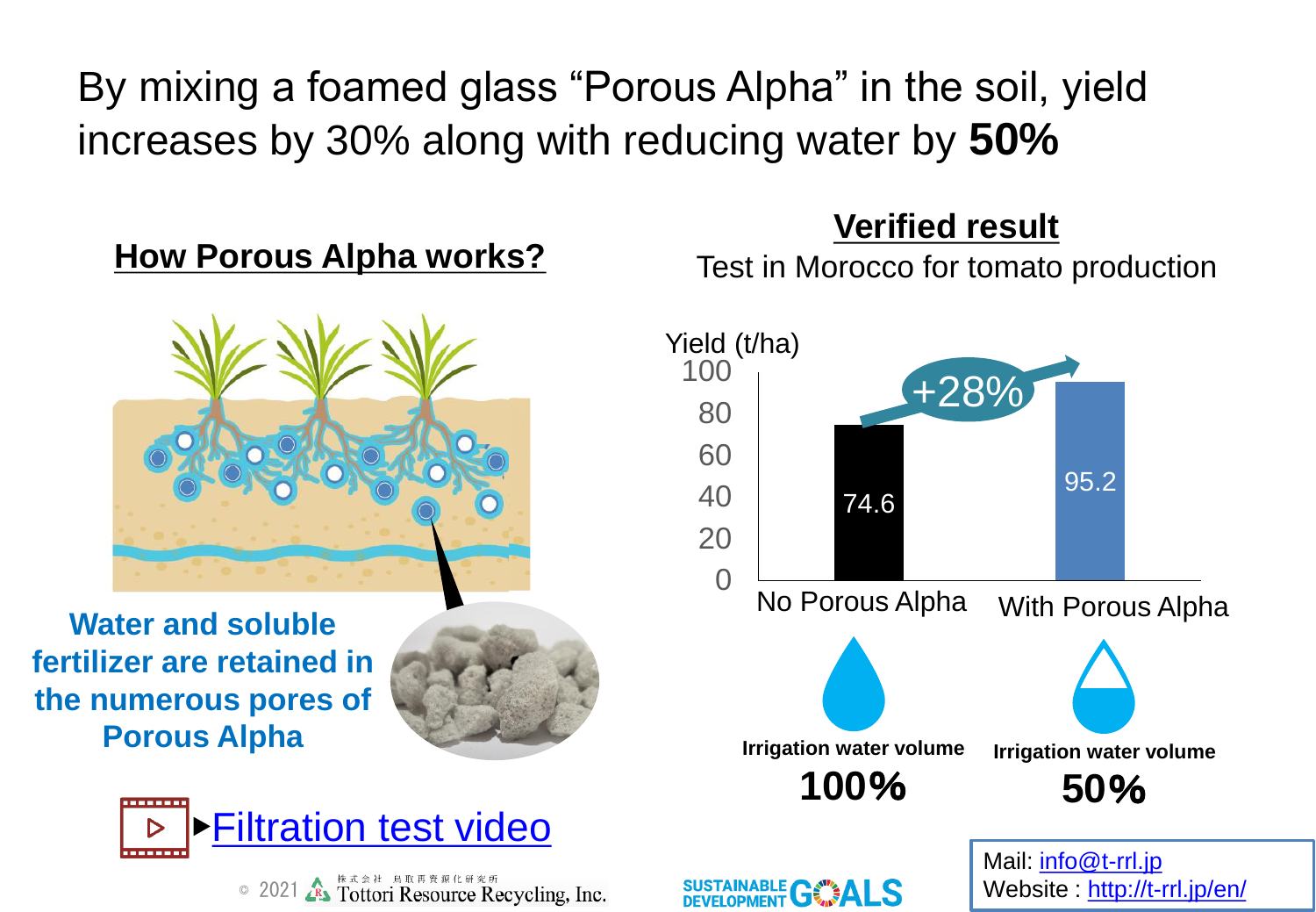



Mail: [info@t-rrl.jp](mailto:info@t-rrl.jp) Website : <http://t-rrl.jp/en/>